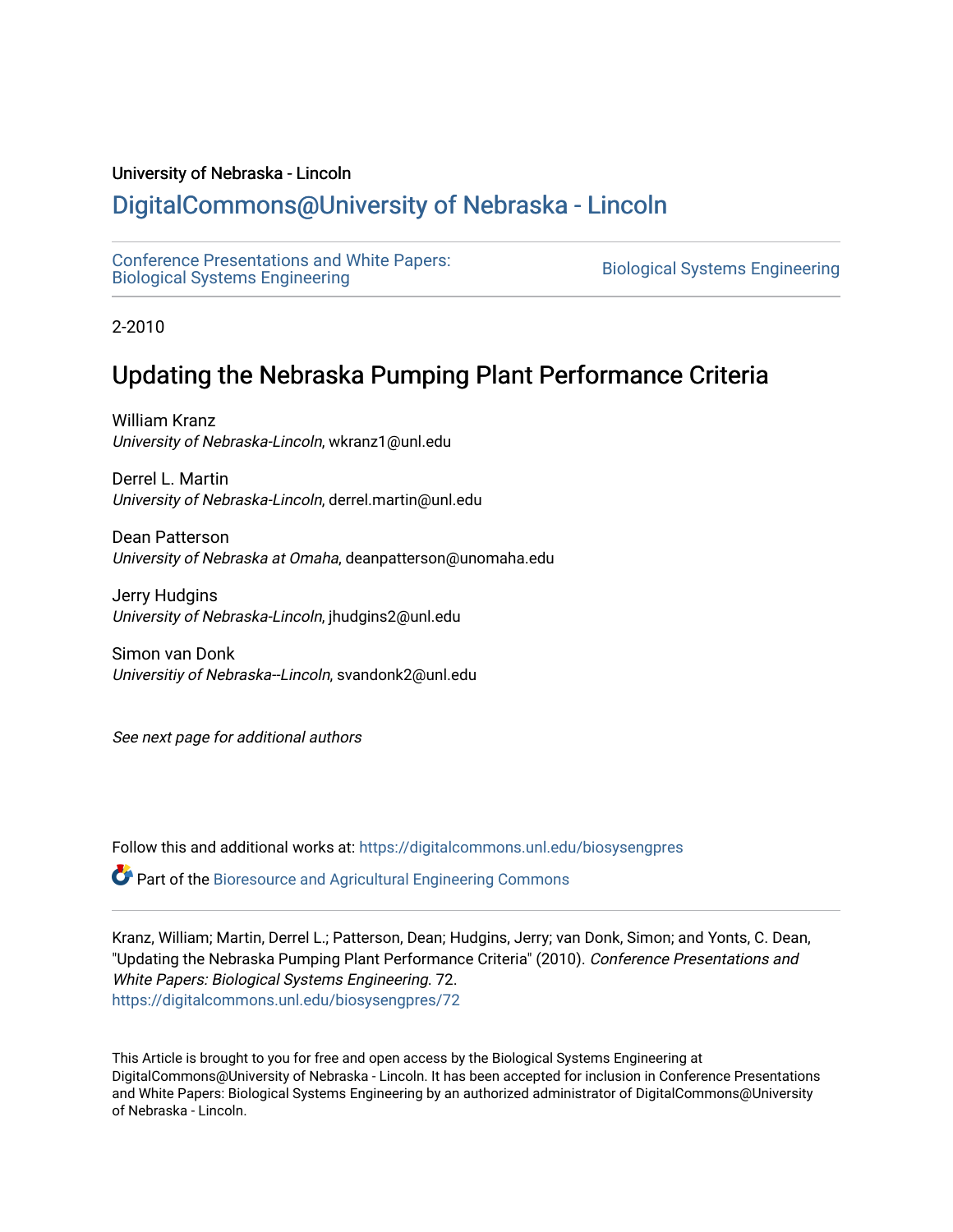#### Authors

William Kranz, Derrel L. Martin, Dean Patterson, Jerry Hudgins, Simon van Donk, and C. Dean Yonts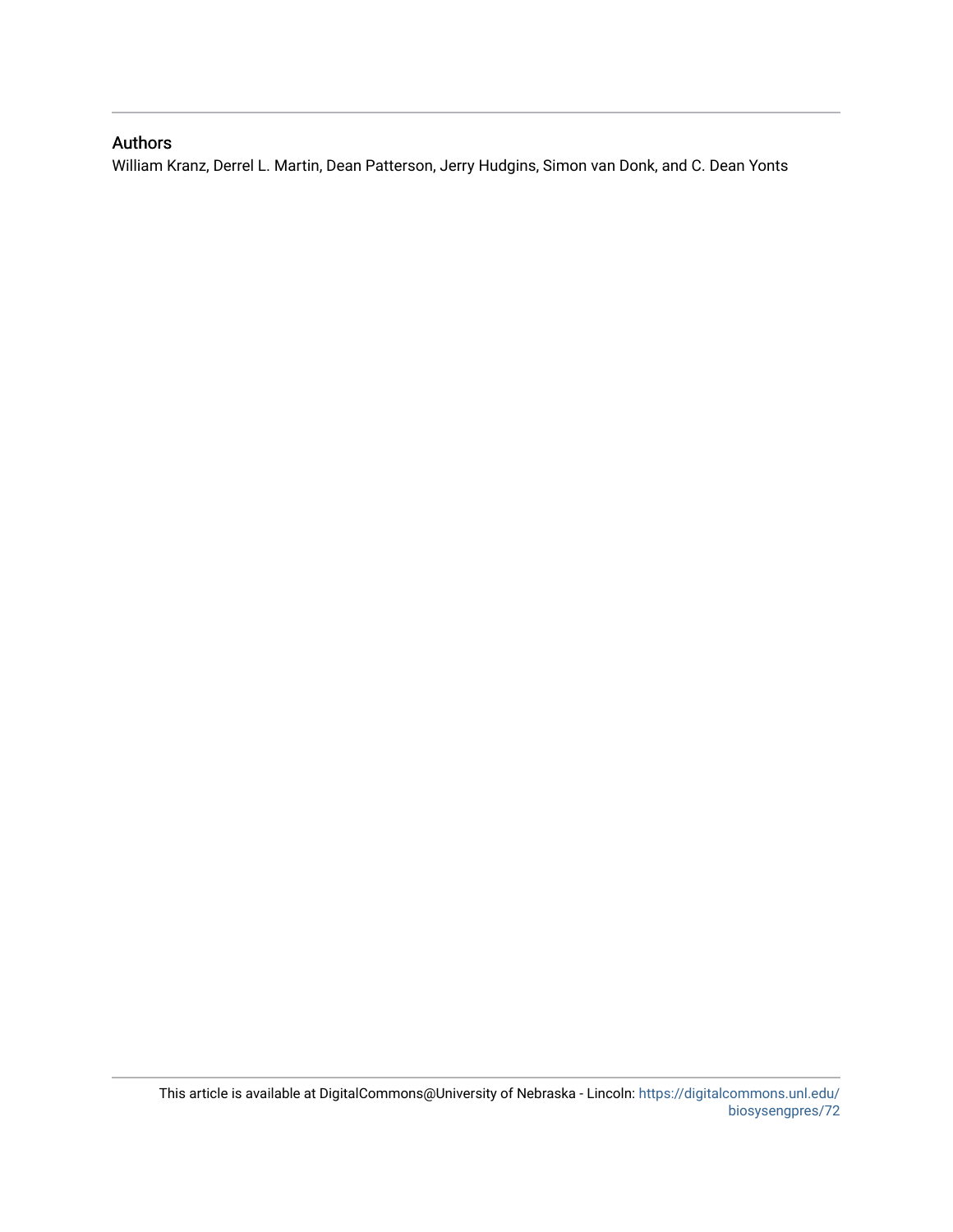# **Updating the Nebraska Pumping Plant Performance Criteria**

 William Kranz Associate Professor Biological Systems Engineering University of Nebraska Haskell Agricultural Laboratory Concord, Nebraska VOICE: 402-584-3857 FAX: 402-584-3859 wkranz1@unl.edu

Collaborators: Derrel Martin, Dean Patterson, Jerry Hudgins, Simon van Donk, and Dean Yonts

## **INTRODUCTION**

Irrigation water is removed from groundwater storage using deep well turbine pumps powered by electric motors or diesel, gasoline, propane, ethanol, or natural gas internal combustion engines. For best operating efficiency irrigation power units are selected to specifically meet the requirements of the irrigation system that include how deep the water in the well is under pumping conditions, the water pressure required at the pump outlet, and the system flow rate. Since each component of the irrigation pumping plant (pump, motor, and right angle gear drive) is a mechanical device, wear and tear can reduce its operating efficiency making the motor use extra power to pump the water. As some components of the irrigation system are replaced, such as replacing a sprinkler package, the original pumping plant may no longer match the new requirements. These factors cause the energy use efficiency of irrigation pumping plants to be lower than optimum.

The evaluation of pumping plants to establish pumping plant performance dates back into the 1950's when researchers at the University of Nebraska were unable to directly compare the operation of an electrically powered pump installation to that powered by a diesel or other internal combustion engine. The solution to this issue was to develop performance criteria for each energy source that would be based upon the amount of work (water horsepower-hours) operators could expect if the system were well-designed and well-maintained. This performance criterion was referred to as the Nebraska Pumping Plant Performance Criteria (NPPPC) that is cited by irrigation design engineers worldwide (Scheusener and Sulek, 1959). Defining the original criteria involved manufacturer's and Nebraska Tractor Test data and field evaluations of pumping installations. Since 1959, the diesel fuel standard was updated by Fischbach and Dorn, (1981).

The 3-state area has approximately 110,000 active irrigation wells (2008 Ag Census ). The University of Nebraska conducted a statewide pumping plant efficiency study in the late 1970's. In this study, they tested 180 farmer-owned pumping plants. When the performance ratings of all pumping plants tested were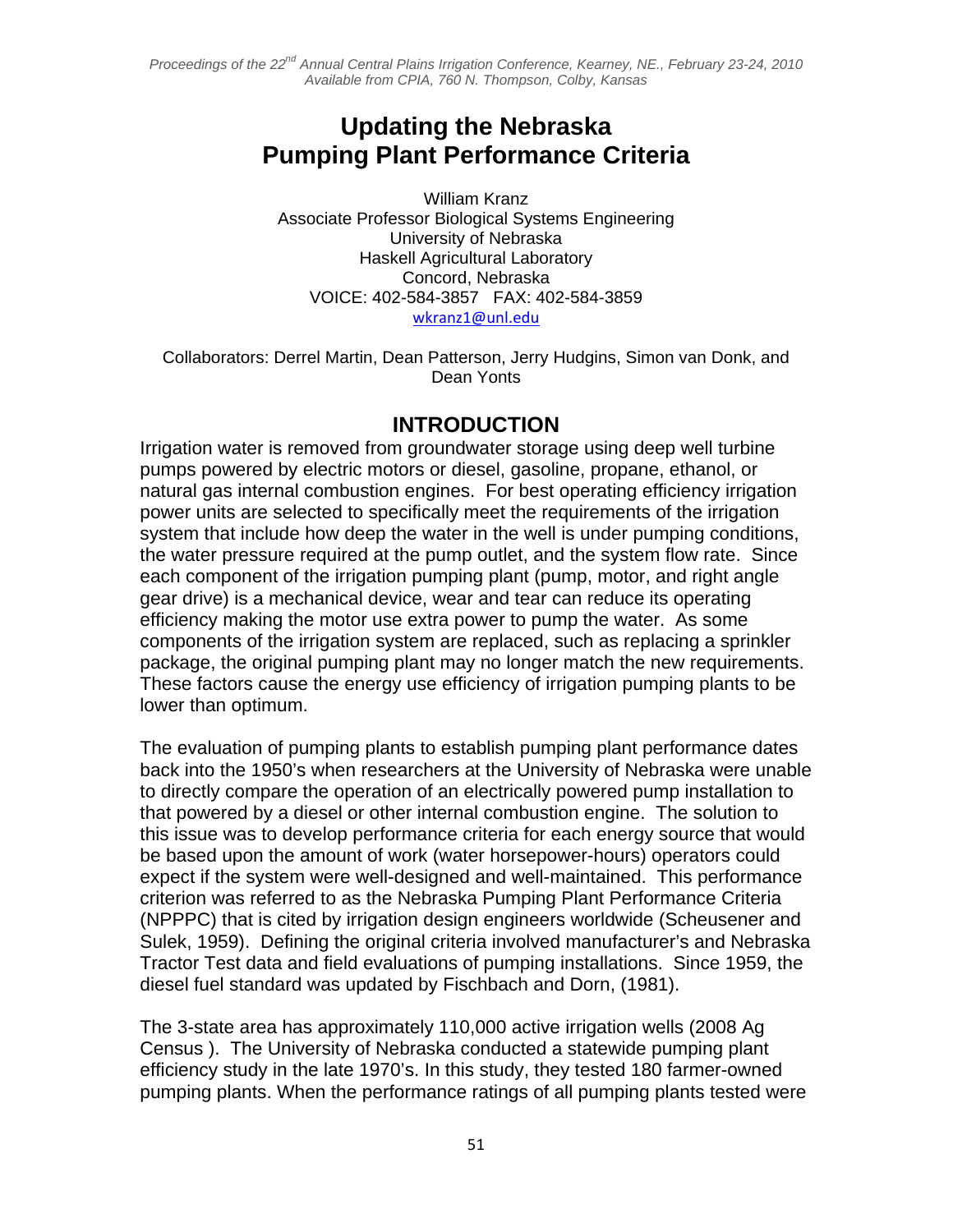tallied, the average pumping plant in the study was found to be operating at 77% of the NPPPC . Some pumping plants were found to be very efficient, and 15% of the systems tested actually exceeded the NPPPC.

Engineers from Minnesota, North Dakota and South Dakota were involved in irrigation pumping plant efficiency tests during 1978, 1979 and 1980. Performance characteristics were determined for 249 electric powered installations. The average performance rating was 77% of the NPPPC.

More recent tests confirm that pumping plant performance ratings remain well below the NPPPC. Pumping plant evaluations conducted on 244 units in Texas during the early 1990's (Fipps and Neal, 1995). In their work, diesel powered units averaged 80.4%, natural gas engines averaged 87.5% and electric motors averaged 72.5% of the NPPPC. Hla and Scherer, (2000) reported on 37 units tested in North Dakota and found the average performance rating for center pivot based systems was about 80% of the NPPPC.

Based on Nebraska Tractor Test data, significant improvement has been made in the brake horsepower output per unit of fuel for internal combustion engines. However, pumping costs continue to increase due to rising fuel costs which have overshadowed improvements in pumping plant components. That said, more efficient irrigation pumping plants still could save an average of 25-30 percent of the energy used to pump irrigation water through properly matching and adjusting the pump and motor to current operating conditions. In Nebraska alone, improvement in pumping plant performance will reduce energy costs by up to \$40 million per year.

Frequently cited causes of pumping plant inefficiency are the following:

- 1. The pipeline is valved back at the well to meet pressure requirements;
- 2. Well screen is plugged due to mineral incrustation and/or iron bacteria resulting in extra pumping lift;
- 3. Worn pump impeller due to wear from pumping sand or extended use;
- 4. Improper impeller adjustment on deep well turbine pumps;
- 5. Alteration of the irrigation application system without redesigning the pumping plant;
- 6. Mismatched system components such power unit too large ;
- 7. The power source may not be operating at the specified speed (rpm) for maximum efficiency;
- 8. The engine may need a tune-up; and
- 9. Improperly sized discharge column.

Nebraska survey results indicate that 32.7% of the power units used to pump irrigation water are diesel engines, 42.6% are electric motors, 17% are natural gas engines, 7.6% are powered by propane and 0.02% are powered by gasoline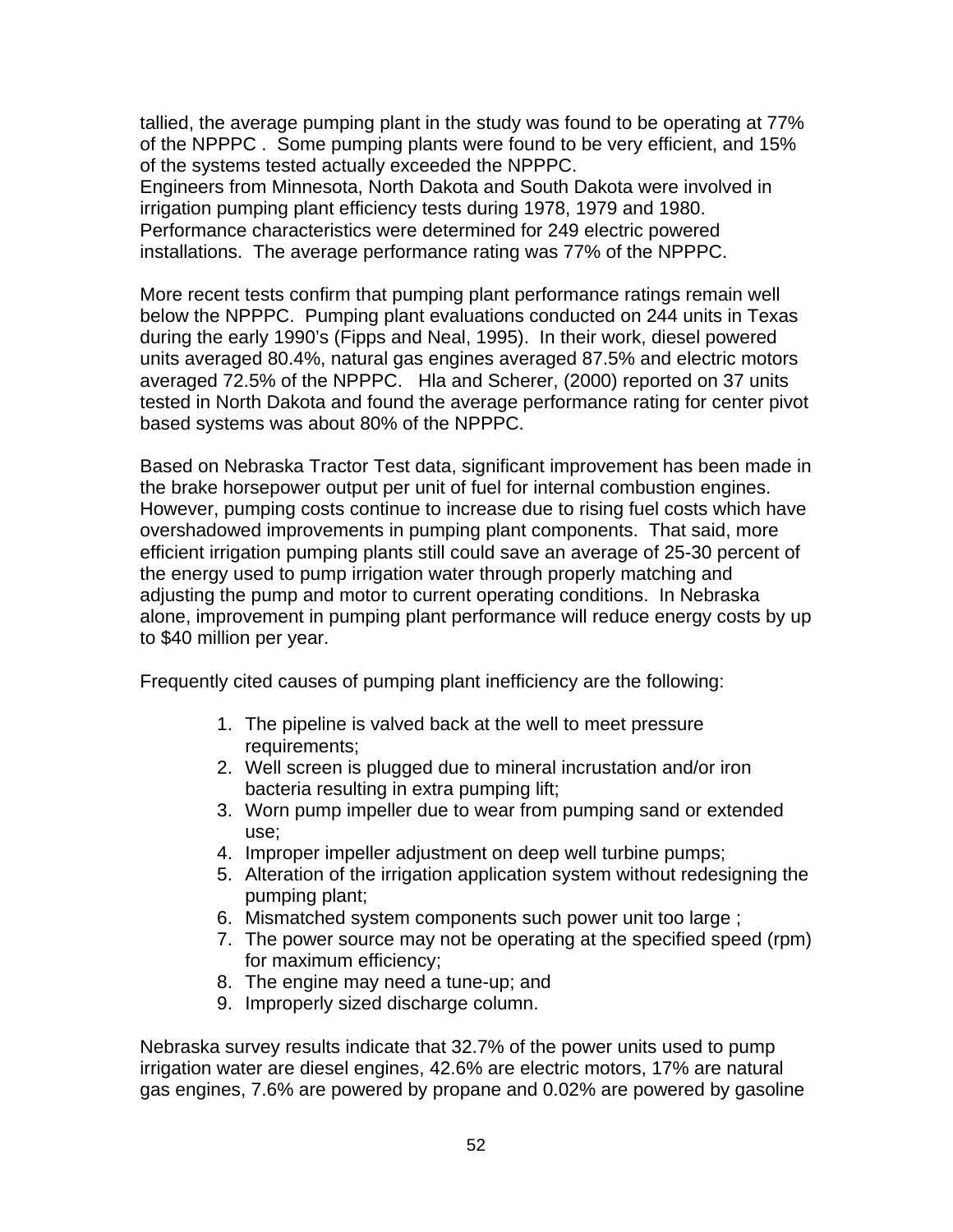engines (USDA, 2004). The average irrigation system in Nebraska operates for 774 hours, pumping water at a rate of 839 gallons per minute, from a depth of 143 feet, with a pump outlet pressure of 42 pounds per square inch. Based on the NPPPC, the average system would require 57.4 kilowatt-hours of electricity per hour of operation or 44,464 kilowatt-hours per year. The equivalent annual energy use would be 3149 gallons of diesel fuel, 5,712 gallons of propane, or 6,380 MCF of natural gas. Assuming an average performance rating of 80% of the NPPPC, if the performance rating were improved by 10% percent, the average annual energy savings would be equivalent to 5,560 kilowatt-hours of electricity. When multiplied by 92,000 wells in Nebraska, the potential savings could reach nearly \$100 million per year in energy savings.

The NPPPC is based upon the assumption that the pump efficiency is 75% and on the energy contained in fuel for internal combustion engines. Likewise, the assumed efficiency of an electric motor is 88%. Other assumptions are included in the footnotes in Table 1. Based on these assumptions, the existing pumping plant performance criteria are listed in Table 1.

| <b>Energy Source</b>    | <b>Energy Unit</b> | Bhp-hr/unit <sup>(1)</sup> | Whp-hr $^{(2)}$ /unit $^{(3)}$ |
|-------------------------|--------------------|----------------------------|--------------------------------|
| <b>Electric</b>         | Kilowatt-hr        | $1.18^{(5)}$               | 0.885                          |
| <b>Diesel</b>           | Gallon             | 16.6                       | $12.5^{(4)}$                   |
| <b>Natural Gas</b>      | 1000 cu. Ft.       | $88.9^{(7)}$               | 66.7                           |
| Propane                 | Gallon             | 9.2                        | 6.89                           |
| Gasoline <sup>(6)</sup> | Gallon             | 11.5                       | 8.66                           |

**Table 1.** The current Nebraska Pumping Plant Performance Criteria (NPPPC).

<sup>1</sup> Horsepower hours (bhp-hr) is the work accomplished by the power unit including drive losses

<sup>2</sup> Water horsepower hours (whp-hr) is the work produced by the pumping plant per unit of energy at the NPPPC

 $3$  The NPPPC are based on 75% pump efficiency

4 Criteria for diesel revised in 1981 to 12.5 whp-hr/gal

5 Assumes 88% electric motor efficiency

 $^6$  Taken from Test D of Nebraska Tractor Test Reports. Drive losses are accounted for in the data. Assumes no cooling fan

7 Manufacturers' data corrected for 5 percent gear-head drive loss and no cooling fan. Assumes natural gas energy content of 1000Btu per cubic foot.

## **PERFORMANCE TESTING**

The key factors affecting pumping plant performance are typically recorded using a procedure developed by the University of Nebraska (Schroeder and Fischbach, 1982). The test involves accurate measurement of pump discharge pressure, pumping water level, water flow rate, and fuel consumption. These data are entered into Equation 1 to determine the water horsepower-hours produced by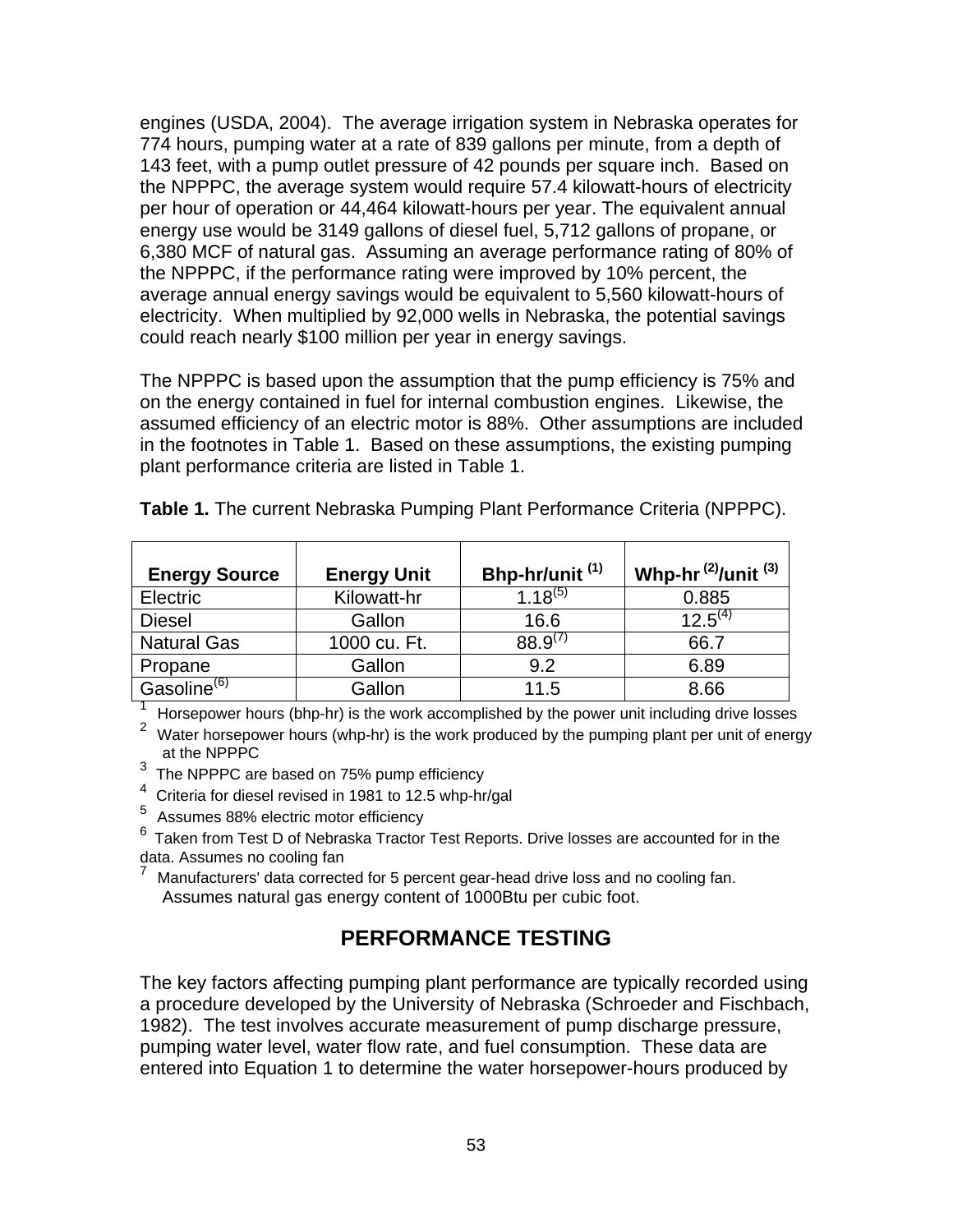the pumping plant. When divided by the fueled consumed during the testing period, the outcome is the pumping plant performance.

where:

\n
$$
WHP - HR = \frac{[(Pressure * 2.31) + (Lift)] * Flow Rate}{3960}
$$
\nWhere:

\n
$$
WHP-HR = water horsepower-hours of work produced by the pumping plant
$$
\nPressure = pump outlet pressure, psi = water level in the well during pumping, ft. Flow Rate = pump flow rate measured at the outlet, gpm

Figure 1 shows a schematic of a pumping plant with some performance variables that are recorded during a pumping plant test.



**Figure 1.** Schematic of factors affecting the pumping plant performance of a deep well turbine pump powered by an electric motor.

Additional information recorded during the test include the number and type of impellers, pump speed of rotation, power-take-off torque, motor manufacturer, and motor model number. Where necessary, an electric current meter is used to record incoming power in each leg of 3-phase power line. Recent Nebraska tests have included monitoring gas emissions from the engine exhaust to gain additional insight into how well the engine is adjusted.

In the winter of 2008-2009, we received a grant through the Water Energy and Agriculture Initiative to conduct pumping plant evaluations across the state of Nebraska with the overall goal of helping to reduce the energy consumption by irrigation pumping plants powered by electricity, natural gas, propane, gasoline, ethanol, and diesel fuel.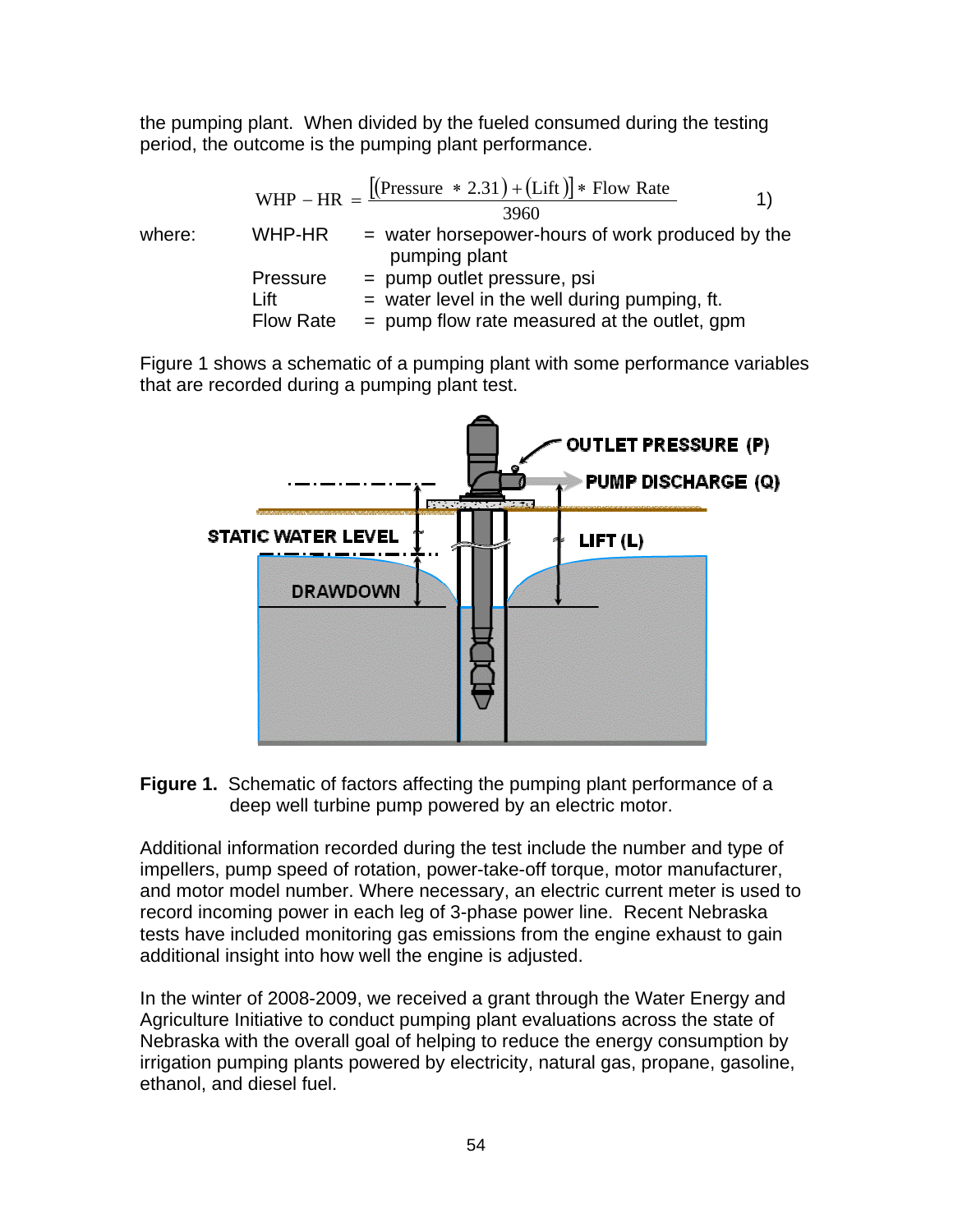Specific objectives are to:

- 1) Identify pumping plant components that do not match current operating requirements;
- 2) Determine the potential maximum brake-horsepower output per unit of energy for new irrigation power plants;
- 3) Develop a revised Nebraska Pumping Plant Performance Criteria for diesel, natural gas, propane, electricity, ethanol, and gasoline power units.

Testing protocol varied slightly depending on the type of power unit and the ability to install instrumentation to the system. However, the general protocol is listed below.

#### **Irrigation Pumping Plant Test Sequence:**

- 1. Record information about pump and motor on the data sheet that was not available via the well registration or producer. Contact well driller if necessary to identify pump impellers.
- 2. Record static water level in the well if system has been shut down for several hours.
- 3. Install monitoring equipment including: engine/motor and pump speed, engine exhaust gas analyzer, pump outlet pressure, ultrasonic flow meter, and fuel use with scale or electric meter.
- 4. Start the pumping plant and bring the system to normal operation speed. Allow to run for a minimum of 30 minutes.
- 5. Switch engine fuel source to the test can on the scale.
- 6. Manually record all data onto data sheet to start the test sequence. During the test period record the outlet pressure, motor and pump rpm, flow rate (instantaneous and totalizer), fuel use rate, pumping water level and exhaust gas concentrations a minimum of once every 5 minutes for a minimum of 30 minutes.
- 7. Manually calculate system performance to ensure the accuracy of recorded data.
- 8. Save data files in separate file folder on the laptop.
- 9. If the test is acceptable, turn off the motor/engine and remove equipment.

#### **Special Considerations:**

1. The pumping plant evaluation must be conducted with all conditions nearly constant throughout the testing sequence. Recorded information during the test sequence should change less than the following:

| Pump speed          | ± 0.5%  |
|---------------------|---------|
| Pumping water level | $± 1\%$ |
| Fuel use rate       | ± 0.5%  |
| Pump flow rate      | $±1\%$  |

2. Pumping water level, flow meter, fuel use, and engine exhaust gases should be recorded nearly simultaneously.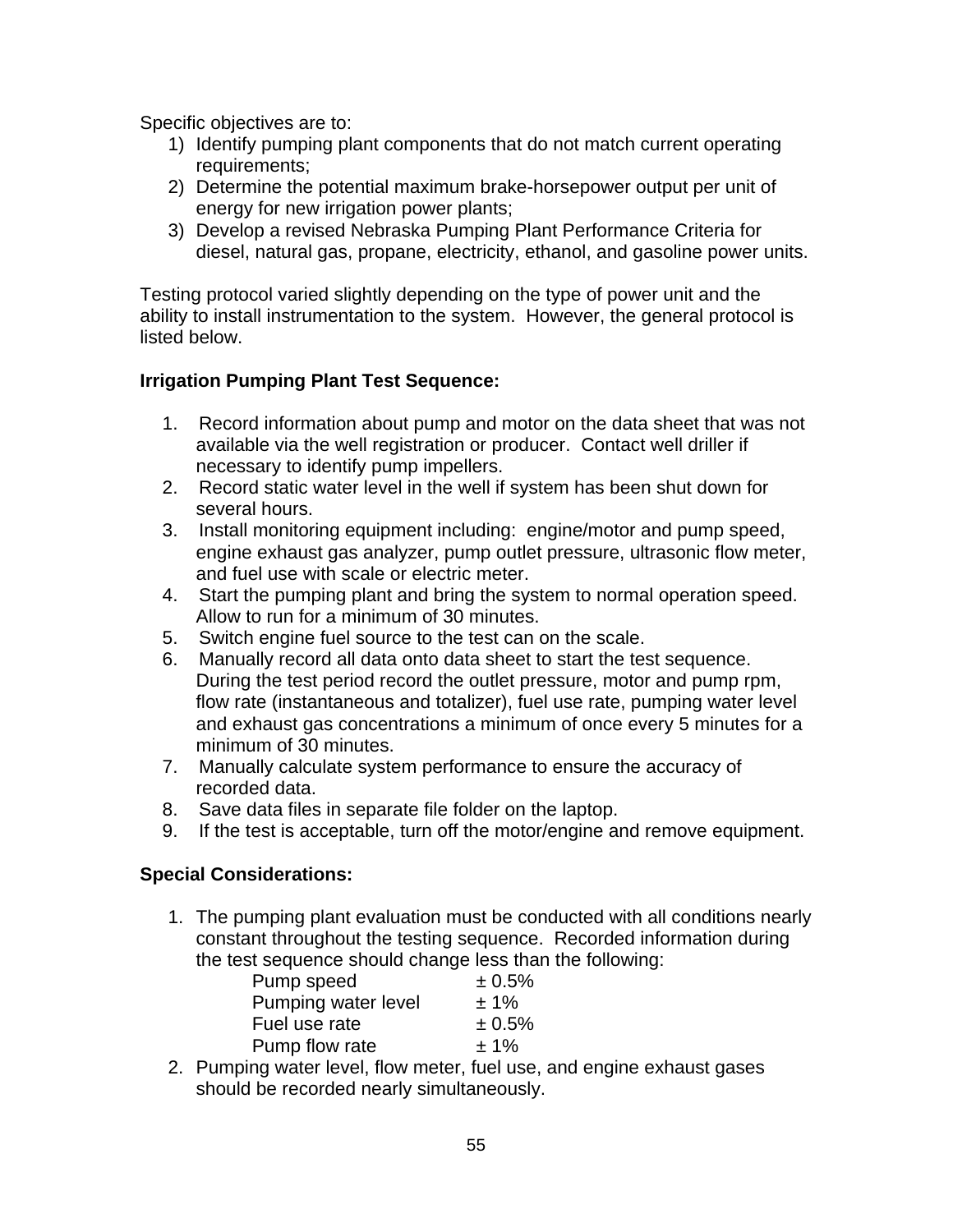- 3. Engine speed should not be changed once the test has been initiated since engine speed impacts flow rate, outlet pressure, and fuel use rates.
- 4. At least one test sequence should be conducted with and without power use by the center pivot, volume gun, or other irrigation system components.

Initial year testing began in July of 2009 and the results of the tests are presented in Table 2. Nearly all of the units tested were less than 3 years old. Though at least one unit in each of the energy sources was above the NPPPC, overall results indicated that extra energy is still being used to pump irrigation water in Nebraska. The electric units were the closer to the NPPPC than the other power types.

| Energy<br>Type | <b>Flow Rate</b> | Pumping<br>Level | Outlet<br>Pressure | Energy<br><b>Use</b> | Performance | $%$ of<br><b>NPPPC</b> |
|----------------|------------------|------------------|--------------------|----------------------|-------------|------------------------|
|                | gpm              | feet             | psi                | Rate<br>Unit/hr      | Whp-hr/unit | %                      |
| Electric       | 794              | 146              | 37                 | 46.1                 | 0.84        | 95                     |
| <b>Diesel</b>  | 668              | 105              | 46                 | 35.6                 | 10.8        | 82                     |
| Propane        | 513              | 39.5             | 52                 | 3.58                 | 5.77        | 84                     |
| Ethanol        | 1689             | 191              |                    | 9.3                  | 8.89        | ??                     |

|  |  | Table 2. Average test results for pumping plant tests conducted in 2009. |
|--|--|--------------------------------------------------------------------------|
|  |  |                                                                          |

### **SUMMARY**

A new pumping plant testing program is under way to update the Nebraska Pumping Plant Performance Criteria for all energy types. Average pumping plant test results conducted previously in Nebraska and elsewhere have been near 80% of the NPPPC. Tests conducted on relatively new installations in 2009 produced results that ranged from 82% for Diesel powered units to 92% for electric units. The project will continue in 2010 and the update of the NPPPC will be based on data collected by the UNL and other entities across the country.